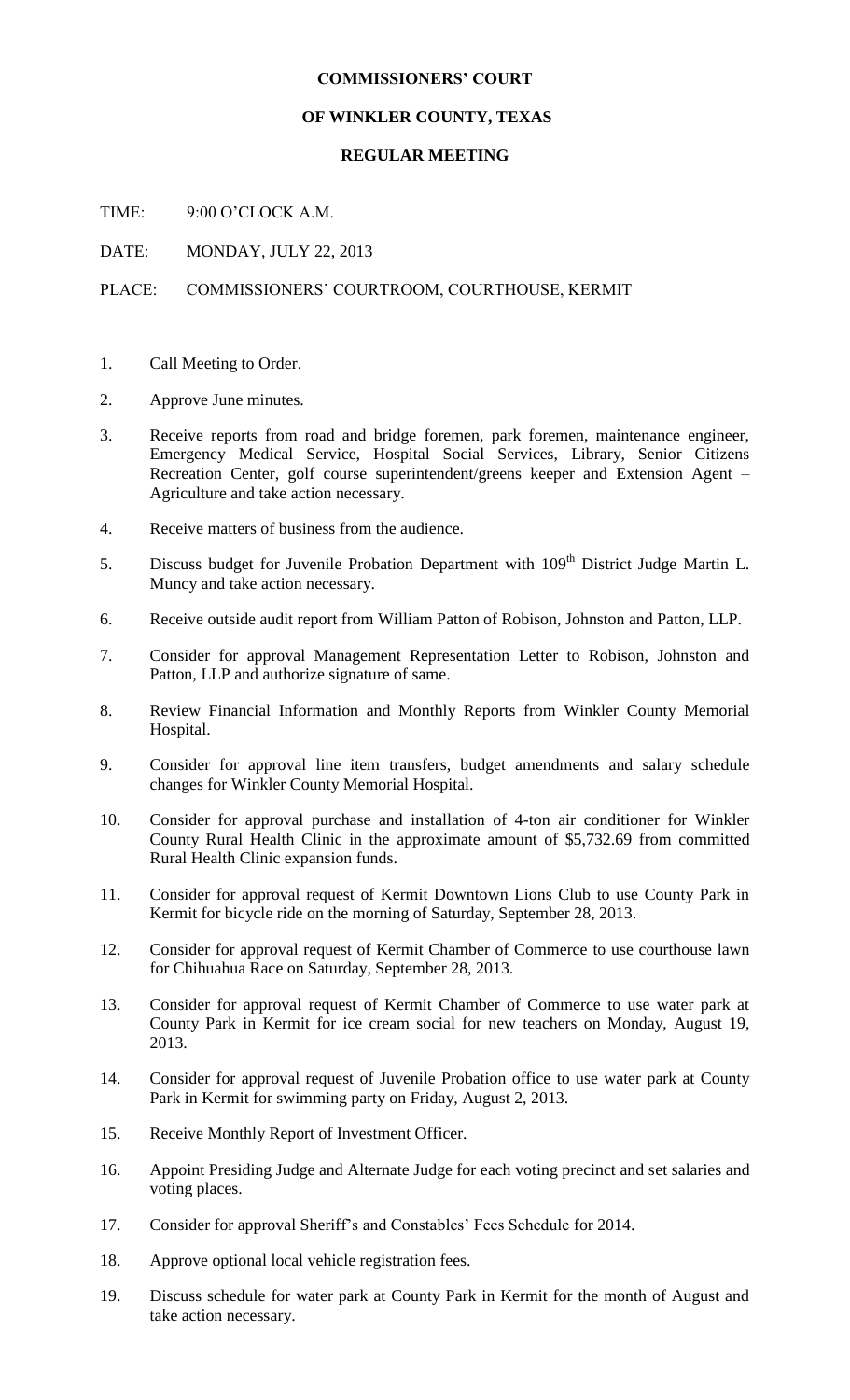- 20. Discuss closing date for water parks at County Parks in Kermit and Wink and take action necessary.
- 21. Consider for approval amending County Building Rules to allow acceptance of checks for rental fees from entities or individuals who have a permanent deposit with the County.
- 22. Consider for approval request of Commissioner, Precinct 2 to purchase new Troxell 2013 non D.O.T. 130 barrel straight round vacuum spiral trailer in the approximate amount of \$46,650.00 from budgeted capital expenditure funds.
- 23. Consider for approval Resolution Authorizing County Grant in the amount of \$369.25 and application to Texas Department of Agriculture for Texans Feeding Texans: Home-Delivered Meal Grant Program.
- 24. Consider for approval Contract for Residential Services between Winkler County and Concho Valley Home for Girls for community residential services for juvenile females for the term of July 22, 2013 through August 31, 2014.
- 25. Consider for approval Super Maintenance Agreement between Winkler County and Syn-Tech Systems, Inc. for fuel system for Kermit Barn (\$2,304.75) and Wink Barn (\$2,304.75) for the period of July 28, 2013 through July 27, 2014 and payment in the amount of \$4,609.50 from budgeted funds.
- 26. Consider for approval Service Agreement between Winkler County and the Department of Information Resources/Communications Technology Services Division of the State of Texas for long distance telephone service for the term beginning on the date of the last party to sign and is in effect until all services are terminated.
- 27. Consider for approval payment in the amount of \$256,221.88 to The Bank of New York Mellon for hospital bond interest payment from budgeted funds.
- 28. Consider for approval payment in the amount of \$91,965.00 (County share \$54,670.23; hospital share \$37,294.77) to Texas Association of Counties Risk Management Pool for Property Coverage Insurance for the period of July 1, 2013 to July 1, 2014 from budgeted funds.
- 29. Consider for approval IGT payment for uncompensated care funds in the approximate amount of \$212,266.78 from committed hospital capital improvements (\$200,000.00) and from budgeted funds (\$12,266.78) to be reimbursed by Winkler County Memorial Hospital.
- 30. Consider for approval payment in the amount of \$12,015.00 to Diamond A Ranch for caliche for County Road 409 (\$8,580.00) and County Road 206 (\$3,435.00) from lateral road funds.
- 31. Consider for approval payment in the amount of \$123,641.00 to MHC Kenworth for 2014 T800 Kenworth Tractor for Precinct 2 Road and Bridge from budgeted capital expenditure funds with \$123,046.00 having been previously approved and additional amounts of \$400.00 for Buy Board fee and \$150.00 for documentation and \$45.00 for registration.
- 32. Consider for approval payment in the amount of \$6,875.00 to Retirement Horizons Incorporated for preparation of GASB 45 accounting calculations and report for 2012 OPEB program providing retiree medical benefits from budgeted funds.
- 33. Consider for approval payment in the amount of \$2,883.87 to Yellowhouse Machinery Company for maintenance and repairs to 2005 John Deere 770D loader from Area 1 Road and Bridge budgeted funds.
- 34. Consider for approval payment in the amount of \$136,802.40 to Safeguard Imaging for backfile imaging from Indexing/County Clerk committed funds.